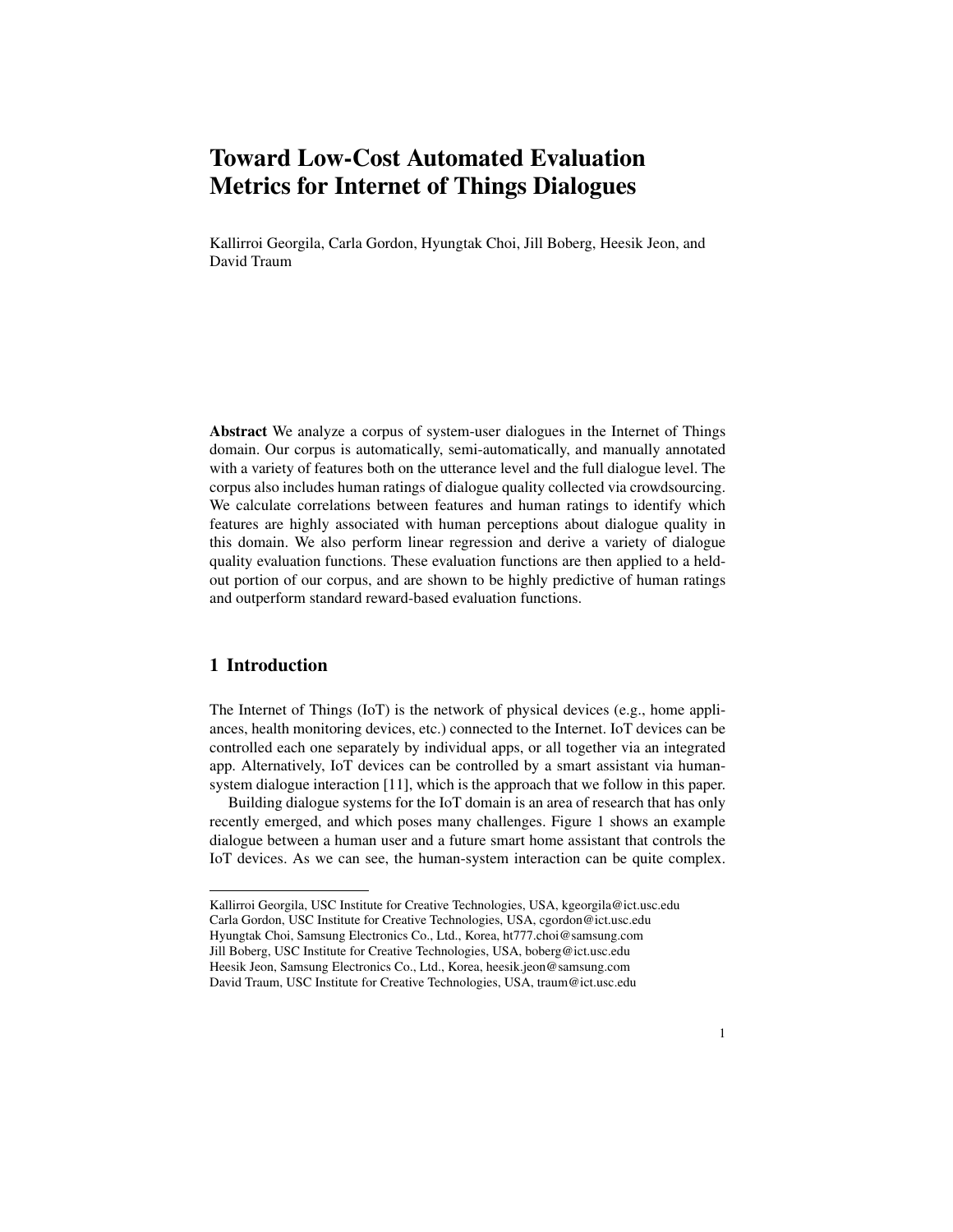(1) User: Play music in 10 minutes. (2) System: In which room shall I play music? (3) User: Bedroom please. (4) System: As you wish. I will play music in the bedroom in 10 minutes. (5) User: Thanks. Please turn on the air-conditioner there too. *The user wants the air-conditioner to be turned on in 10 minutes but the user request is ambiguous and misenterpreted by the system.* (6) System: Okay, the air-conditioner in the bedroom is now on. (7) User: Wait, I want the air-conditioner on in 10 minutes, not now. (8) System: Oops my mistake. The air-conditioner in the bedroom is now off. I will turn it on in 10 minutes. Anything else? (9) User: Yes, turn on the light. *The user has switched to a different task in a new room but the system thinks that the new command is related to the previous context (bedroom).* (10) System: I've turned on the light in the bedroom. (11) User: Not in the bedroom, in the kitchen. I'm going to the kitchen now. (12) System: I've turned on the light in the kitchen. (13) User: Good. Move the TV up one channel. (14) System: To be sure, you'd like me to move up one channel the TV in the kitchen, correct? (15) User: Yes, this is exactly what I'd like you to do. (16) System: Moving the kitchen TV up one channel. (17) User: No, I mean down one channel. (18) System: Got it. Moving the TV down one channel. (19) User: Hmm. There is nothing interesting on. (20) System: I totally sympathize. The quality of TV has gone downhill. (21) User: Oh well, just turn it off. *There is a speech recognition error: "on" is recognized instead of "off".* (22) System: Sorry I can't do that. The TV is already on. (23) User: I said turn the TV off. (24) System: Done. (25) User: Thanks. (26) System: You're very welcome. I'm always here to help.

Fig. 1 Example system-user dialogue in the IoT domain.

An intelligent dialogue system should be able to understand the user's requests and if needed follow up with smart clarification questions. For example, in utterance (2) the system behaves intelligently by asking the user a clarification question about which room it should play music in. Dialogue context is another factor that can affect dialogue quality, both regarding interpreting user requests and responding appropriately. For example, in utterances (5)-(6) the system misinterprets the user's ambiguous request, and instead of scheduling to turn on the air-conditioner in 10 minutes the air-conditioner is turned on immediately. A better system response would have been a clarification question "Shall I turn on the air-conditioner now or in 10 minutes?". Furthermore, in utterance (14) the system's confirmation request about the TV in the kitchen makes sense in this dialogue context, but it would sound weird in a different context. Regardless of the dialogue context, speech recognition errors can be another source of noise in the interaction as it is the case for all spoken dialogue systems, e.g., in utterances (21)-(22).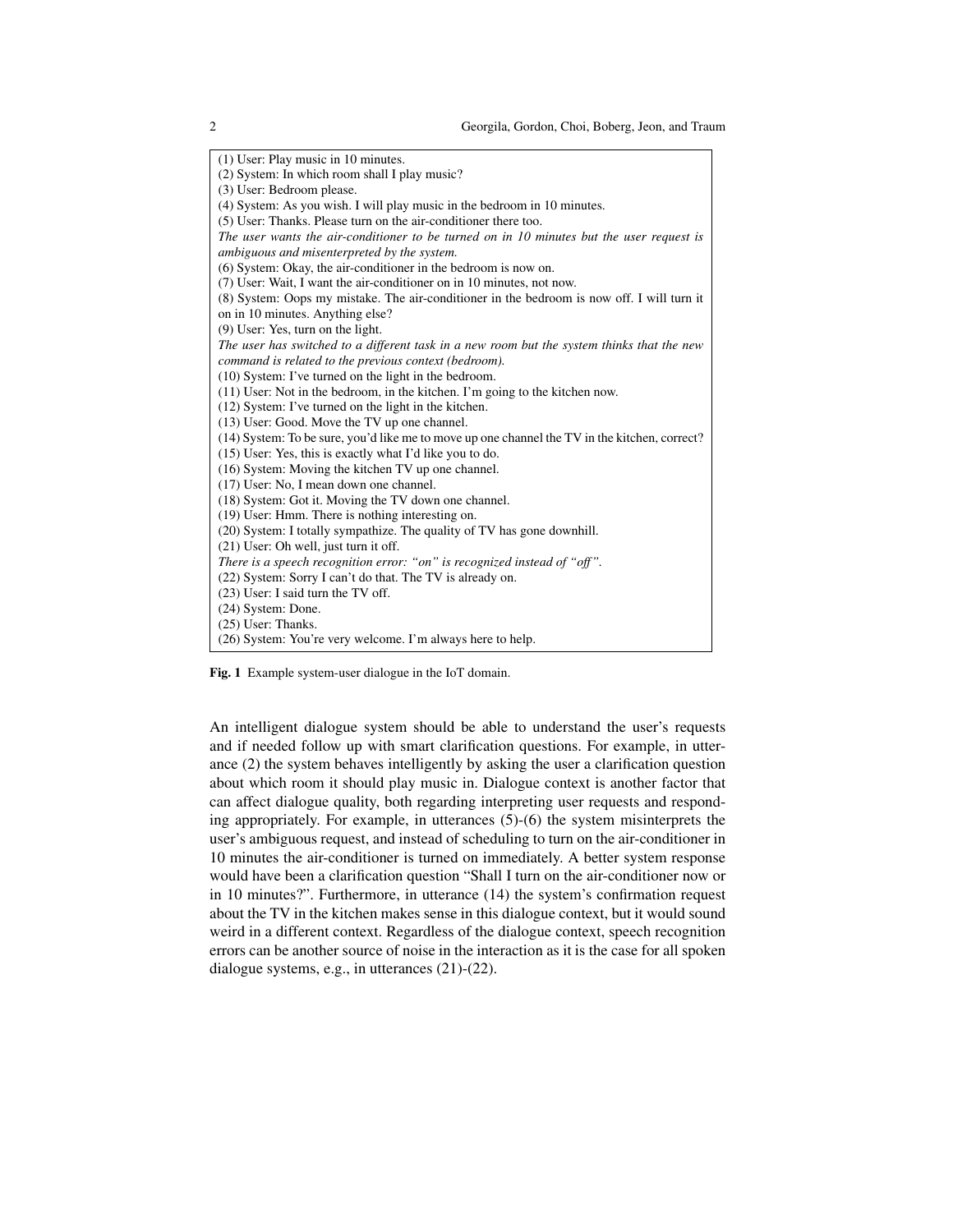The quality of IoT dialogues may also be influenced by potential side-effects of some actions. Consider utterances (9)-(12). The result of this system-user exchange is that both lights are now on (in the bedroom and the kitchen), even though the user wanted only the light in the kitchen to be on. Unless the bedroom light is turned off, this dialogue has a side-effect as well as the main effect on the light in the kitchen. This side effect might be undesirable, or desirable, or neutral. Furthermore, timing can be an important issue. For example, the system's action in (18) depends on what the system did between (16)-(17). If the system already moved the TV up one channel as described in (16), then in (18) the system must move the TV down two channels. However, if (17) came before the system had a chance to change the channel, it would only need to move down one channel. Thus, not only the linguistic context is important, but also the context of device state and actions performed.

Given that users are bound to interact with this smart home assistant on a regular basis, it may not be enough that the system performs its tasks and behaves in a rational manner. People may have preferences about the system's personality and expect it to be polite, nice, and adapt to their mood, needs, and desires. For example, some users may expect the system to sympathize with their opinions as in utterance (20) or be chatty as in utterances (8) and (26). Also, some users may prefer the system to be explicit about what it has done or is planning to do (e.g., in utterance (4) "I will play music in the bedroom in 10 minutes.") whereas other users may appreciate brevity (e.g., in utterance (24) "Done.").

As we can see from the above examples, there are similarities between dialogues in the IoT domain and multi-domain task-oriented dialogues. What makes the IoT domain particularly interesting is that the devices involved can work together in a synergistic way rather than being totally separate domains or tasks. For example, users may have a routine when they leave the house in the morning, e.g., locking the windows and doors, turning off the coffee machine and the toaster, etc. Or when they come back in the evening they may want the smart home assistant to create a relaxing atmosphere in the living room, e.g., by playing classical music at an appropriate speaker volume level, dimming the lights, etc.

The example dialogue of Figure 1 illustrates that it is not clear at all what constitutes a successful system-user dialogue in the IoT domain. Our goal in this paper is to take the first steps toward developing low-cost evaluation metrics that are predictive of user perceptions about dialogue quality in this domain. By low-cost we mean that these metrics should be based on automatically extracted features or, if this is not possible, rely on simple annotations that can be performed by non-experts in linguistics or dialogue. Our contribution is two-fold. First, we provide insights about unique challenges in developing dialogue quality evaluation metrics in the IoT domain. We also present a novel annotation scheme for annotating a variety of both social and task-related aspects in this domain. Second, using a methodology similar to the PARADISE evaluation framework [20], we develop novel evaluation functions for the IoT domain. When applied to a held-out portion of our dialogue corpus, these evaluation functions are shown to be highly predictive of human ratings of dialogue quality, and outperform standard reward-based evaluation functions.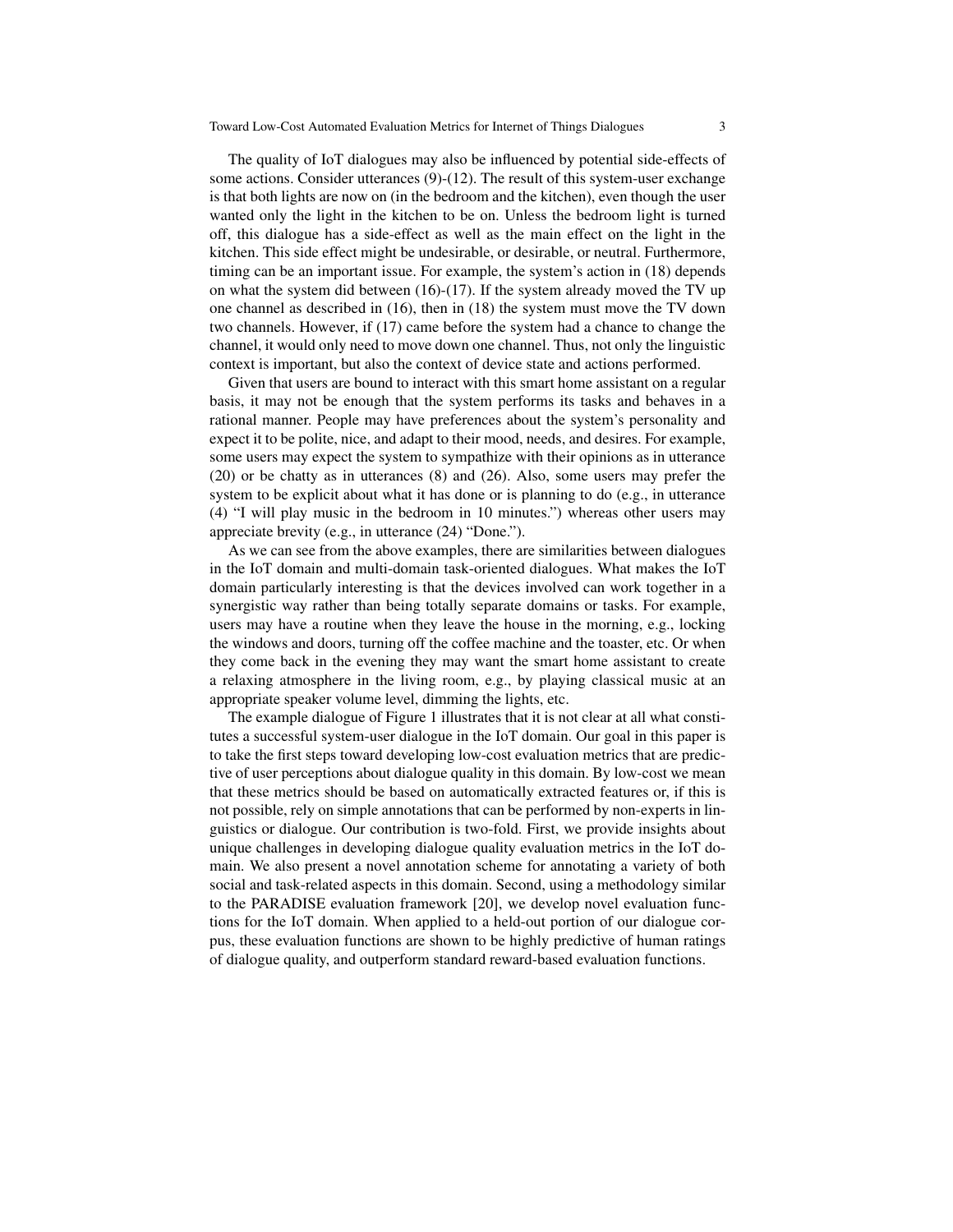## 2 Related Work

Over the years, a variety of evaluation frameworks and metrics have been proposed for measuring the quality of human-system dialogue interaction, mainly for taskoriented dialogue systems [8]. Some metrics are subjective (e.g., user satisfaction, perceived task completion, etc.), and others are objective (e.g., word error rate, dialogue length, etc.). Objective measures can be calculated from the interaction logs while subjective assessments can be collected via surveys and questionnaires [10, 15].

PARADISE [20] is perhaps the most well-known framework for evaluating dialogue systems, and an attempt to automate the evaluation process. PARADISE seeks to optimize a desired quality such as user satisfaction by formulating it as a linear combination of a variety of metrics, such as task success and dialogue cost (e.g., dialogue length). The advantage of this method is that once a desired quality has been formulated as a realistic evaluation function, it can be optimized by controlling the factors that affect it. In the example above, user satisfaction can be optimized by increasing task success and minimizing dialogue length.

Reinforcement learning (RL) has become the standard technique for learning dialogue policies from data or simulated users (SUs). In RL, a typical reward function is for the system to earn a number of points for a fully successful dialogue (or for partial success, e.g., when some of the requested information is provided or confirmed), and subtract a penalty per system turn to ensure that the learned dialogue policies will not favor lengthy and tedious dialogues [9]. Note however that longer dialogue lengths are not necessarily indicative of poor dialogue quality but depending on the task they may actually indicate user engagement and satisfaction [2].

A variety of metrics have been employed for measuring the quality of SUs used for training and evaluating dialogue policies. The idea is that the action generated by the SU is compared against the user action in a human-human or human-system reference corpus (in the same dialogue context), and measures such as precision, recall, accuracy, and perplexity are used [18, 5, 6]. However, these metrics can be problematic because if a SU action is not the same as the user action in the reference corpus, this does not necessarily mean that it is a poor action. Also, once a user or system response deviates from the corresponding action in the reference corpus, the remaining dialogue will unfold in an entirely different way than the fixed dialogue in the reference corpus, which will make further comparisons meaningless.

In non-task-oriented dialogue systems (e.g., chatbots) developing robust evaluation metrics can be even harder than for task-oriented dialogue. Here it is not clear what success means and thus task-specific objective metrics are not appropriate. Instead subjective evaluations for appropriateness of responses can be much more meaningful, which has led to the development of coding schemes for response appropriateness and scoring in such cases [19, 17]. Another approach is to evaluate dialogue systems in a semi-formal manner, using human judges to rate the coherence of a conversational agent and correlating these judgements with measures extracted from within the system [1]. Dialogue coherence can also be formulated as an information ordering task [4, 16]. In [16], a binary classifier was built for distinguishing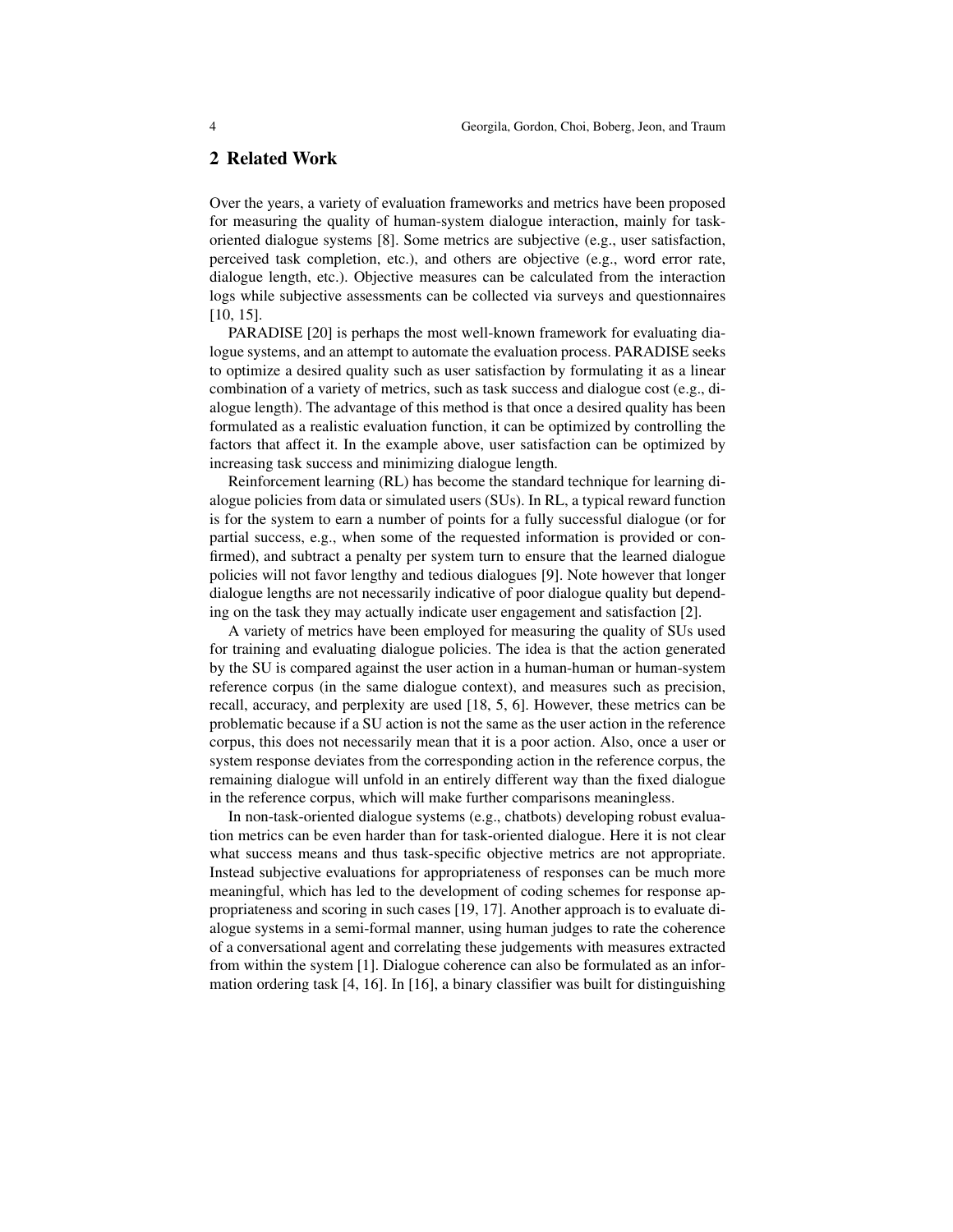between coherent and incoherent dialogues using local transition patterns that span over adjacent dialogue turns encoding lexical and semantic information. In [4], random permutations of dialogue segments were generated and rated by human judges on a Likert scale in terms of coherence. It was found that Kendall's τ correlated well with human judgements.

Word-overlap similarity metrics such as BLEU, METEOR, and ROUGE (originally employed in machine translation and summarization) are currently widely used for measuring chatbot dialogue quality. However, BLEU, METEOR, and ROUGE suffer from the same problems as the aforementioned SU evaluation metrics. In fact it has been shown that BLEU, METEOR, and ROUGE do not correlate well with human judgements of dialogue quality [13]. Note that BLEU has also been used for evaluating SUs [12]. Discriminative BLEU, a variation of BLEU where reference strings are scored for quality by human raters, was found to correlate better with human judgements than standard BLEU [3]. To address the issues with BLEU, METEOR, and ROUGE, next utterance classification was introduced as a method for evaluating chatbots [14], but the proposed metric recall  $@k$  is very similar to the recall metric previously used for evaluating SUs, and consequently has the same limitations. Recently, topic-based metrics for chatbot evaluation (topic breadth and topic depth) were found to correlate well with human judgements [7].

#### 3 Our Dialogue Corpus

Our corpus currently consists of approximately 6200 dialogues in the IoT domain between a smart home assistant and a user. These dialogues were written by several linguists, and obviously they are not as realistic as the dialogues we would get by having humans interact with a real system or in a Wizard of Oz setting, which is something we plan to do for future work. However, despite this limitation, our dialogues are designed to capture a variety of phenomena that we would encounter in real human-system dialogues, including speech recognition errors, misunderstandings, clarification requests, timing, context and scheduling issues, and generally all the phenomena that we discussed in the dialogue example of Figure 1. For this reason we consider our corpus to be a valuable resource for bootstrapping our research in the IoT dialogue domain.

Our corpus includes system-user conversations regarding one home appliance at a time (washer, speaker, bulb, TV, air-conditioner) or multiple devices at the same time (e.g., the air-conditioner and the TV). Also, in our IoT ontology we have multiple devices of the same type (e.g., there can be a TV in the bedroom, a TV in the living room, and a TV in the guest room). Our corpus contains dialogues where the system and the user need to make sure that they are both referring to the same device, which in turn leads to very realistic and complex system-user interactions.

For the experiments presented in this paper we selected 232 dialogues from 6 categories (washer, speaker, bulb, TV, air-conditioner, multiple devices in the same dialogue), taking care to include as many realistic dialogue phenomena as possi-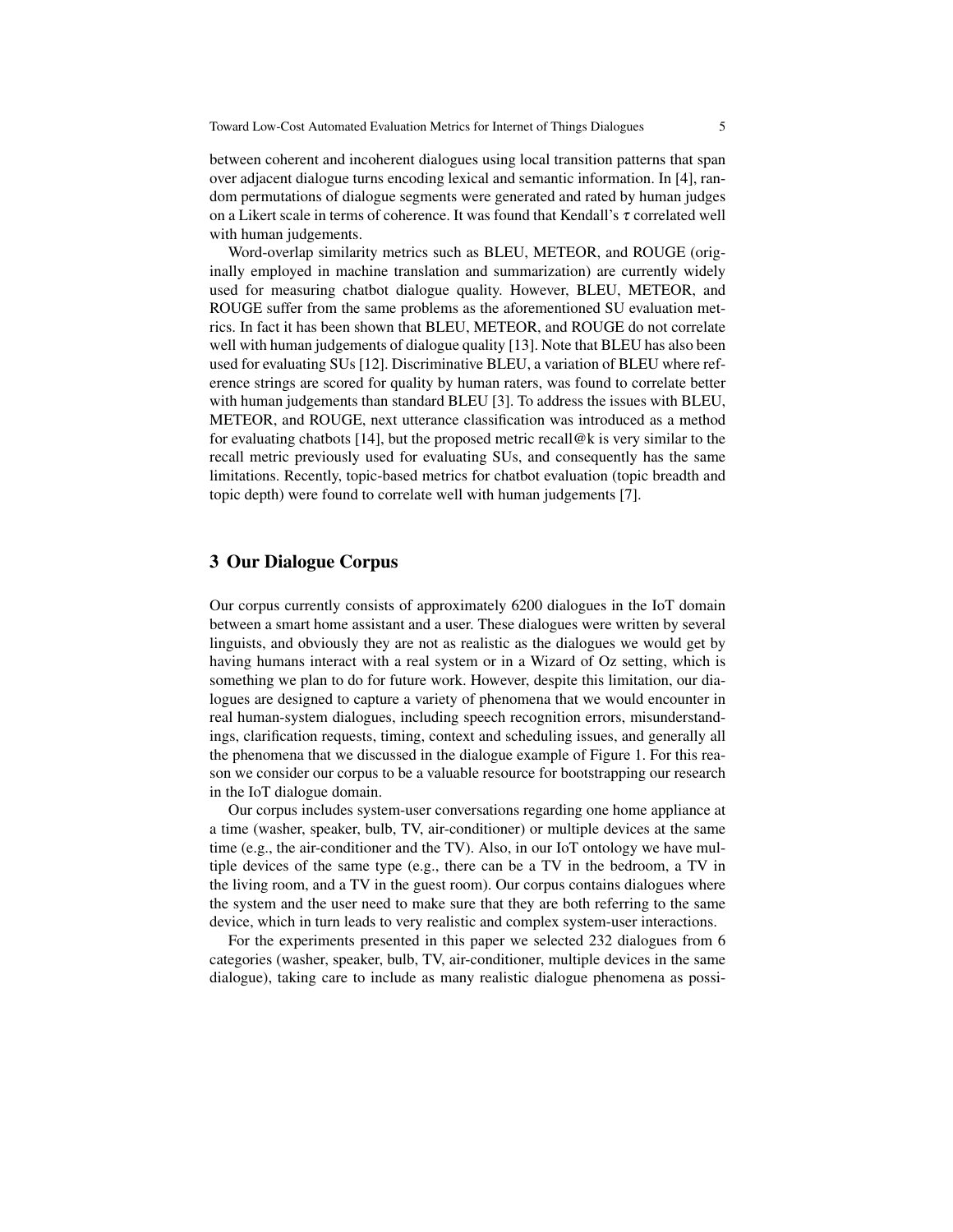| Dialogue feature                             | Mean  | Standard<br>deviation |
|----------------------------------------------|-------|-----------------------|
| Number of tasks per dialogue.                | 1.41  | 0.68                  |
| Number of system turns per dialogue          | 2.80  | 0.98                  |
| Number of user turns per dialogue.           | 2.80  | 0.98                  |
| Number of all turns per dialogue.            | 5.60  | 1.96                  |
| Number of system words per dialogue.         | 14.08 | 8.01                  |
| Number of user words per dialogue            | 15.32 | 6.00                  |
| Number of all words per dialogue             | 29.40 | 12.15                 |
| Average number of system words per utterance | 5.14  | 2.61                  |
| Average number of user words per utterance   | 5.69  | 1.88                  |
| Average number of all words per utterance    | 5.41  | 1.81                  |

Table 1 Statistics of our corpus (232 dialogues).

ble. For each category we have 2 sub-categories: dialogues without any misunderstandings and dialogues with misunderstandings. Thus in total we have 12 dialogue categories with about 20 dialogues per category.

Our corpus of 232 dialogues has been annotated automatically, semi-automatically, and manually with a variety of features both on the utterance level and the full dialogue level. More specifically, we have automatically calculated the following features: number of system and user turns per dialogue, number of total words from system and user per dialogue, average number of words per system and user utterance in a dialogue, and number of occurrences of specific words and expressions, e.g., "yes/yeah/yep/yup", "no/nope", "ok/okay", "alright/all right", "done", "system", "thanks/thank you", "good/great", "not at all", "sure", "sure thing", "got it", "no problem", "sorry/apologize/apologies", "naturally", "obviously", etc. Table 1 shows statistics of our corpus of 232 dialogues.

We have also developed a novel annotation scheme and performed the following annotations on the utterance level for both system and user utterances:

- System utterances:
	- Assess action:
		- · A-something (system does something: "I'm connecting the speaker.")
		- A-nothing (system does nothing: "Which speaker?")
		- · A-valid (system does requested thing: "U: Turn on the kitchen light. S: I'm turning on the kitchen light.")
		- · A-invalid (system does not do requested thing: "U: Turn on the kitchen light. S: I'm turning on the porch light.")
	- Describe current understanding:
		- · CU-confirm (confirm request before doing: "Shall I turn on the light?")
		- · CU-lack (describe lack of understanding: "Sorry I don't understand.")
	- Action acknowledge:
		- · AA-past (action specified in the past: "The light has been turned on.")
		- · AA-present (action specified in the present: "I'm turning on the light.")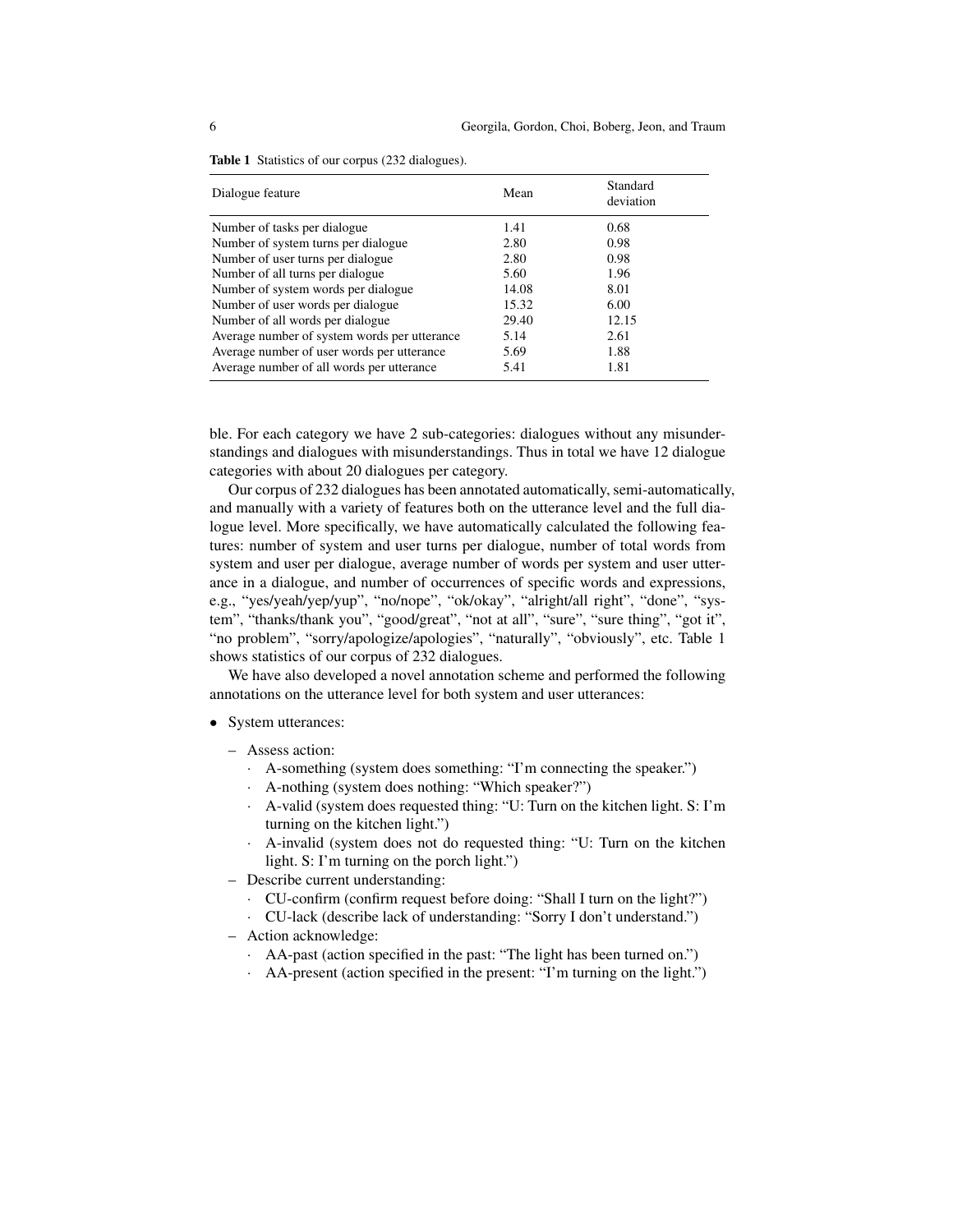Toward Low-Cost Automated Evaluation Metrics for Internet of Things Dialogues 7

- · AA-future (action specified in the future: "I'll turn on the light in 5 minutes.")
- · AA-ANS (action not specified: "U: Turn on the light. S: Done.")
- · AA-AI (action impossible: "I can't open the door while the cycle is running.")
- · AA-null (action is done but not acknowledged: "U: Turn on the light. S: Anything else?")
- Specify state:
	- · SS-done (explicit action, done: "The light is now on.")
	- SS-NA (explicit action, not applicable: "The light is already on.")
	- SS-unclear (explicit action, unclear: "The light is on." it is not clear

whether the light was already on or the system performed the action) – Requests:

- · Req-location (missing parameter, location: "Which light?")
- · Req-dev (missing parameter, device: "What should I connect to Wifi?")
- · Req-time (missing parameter, time: "When should I do that?")
- · Req-temp (missing parameter, temperature: "What temperature?")
- · Req-other (missing parameter, other: "What should I connect it to?")
- · Req-action (request more actions: "Anything else?")
- · Req-repeat (request repeat: "Could you repeat?")
- Other response:
	- · O-null (equivalent to silence)
	- · O-pleasant (system pleasantry: "You are welcome.")
- Level of specificity:
	- · explicit (parameters explicit: "U: Turn on the light. S: The light has been turned on.")
	- · implicit (parameters implicit: "U: Turn on the light. S: It's been turned on.")
- Register:
	- · Reg-direct (direct: "U: Turn on the light. S: I'm turning on the light.")
	- · Reg-conv (conversational: "U: Turn on the light. S: Sure thing, the light is now on.")
- Grammaticality:
	- · gram (grammatical responses: "Which light shall I turn on?")
	- · ungram (ungrammatical responses: "Which light shall I open?")
- User utterances:
	- Request action:
		- RA-dev (RA-dev-wash, RA-dev-speaker, etc., depending on the device: "Turn on the speaker.")
		- · RA-location (specified location: "Turn on the speaker in the bedroom.")
		- · RA-time (specified time: "Turn on the TV in 10 minutes.")
		- · RA-temp (specified temperature: "Decrease temperature to 40 degrees.")
		- · RA-end-state (specified end state: "I feel like listening to music.")
		- · RA-other (specified other: "Connect the speaker to Bluetooth.")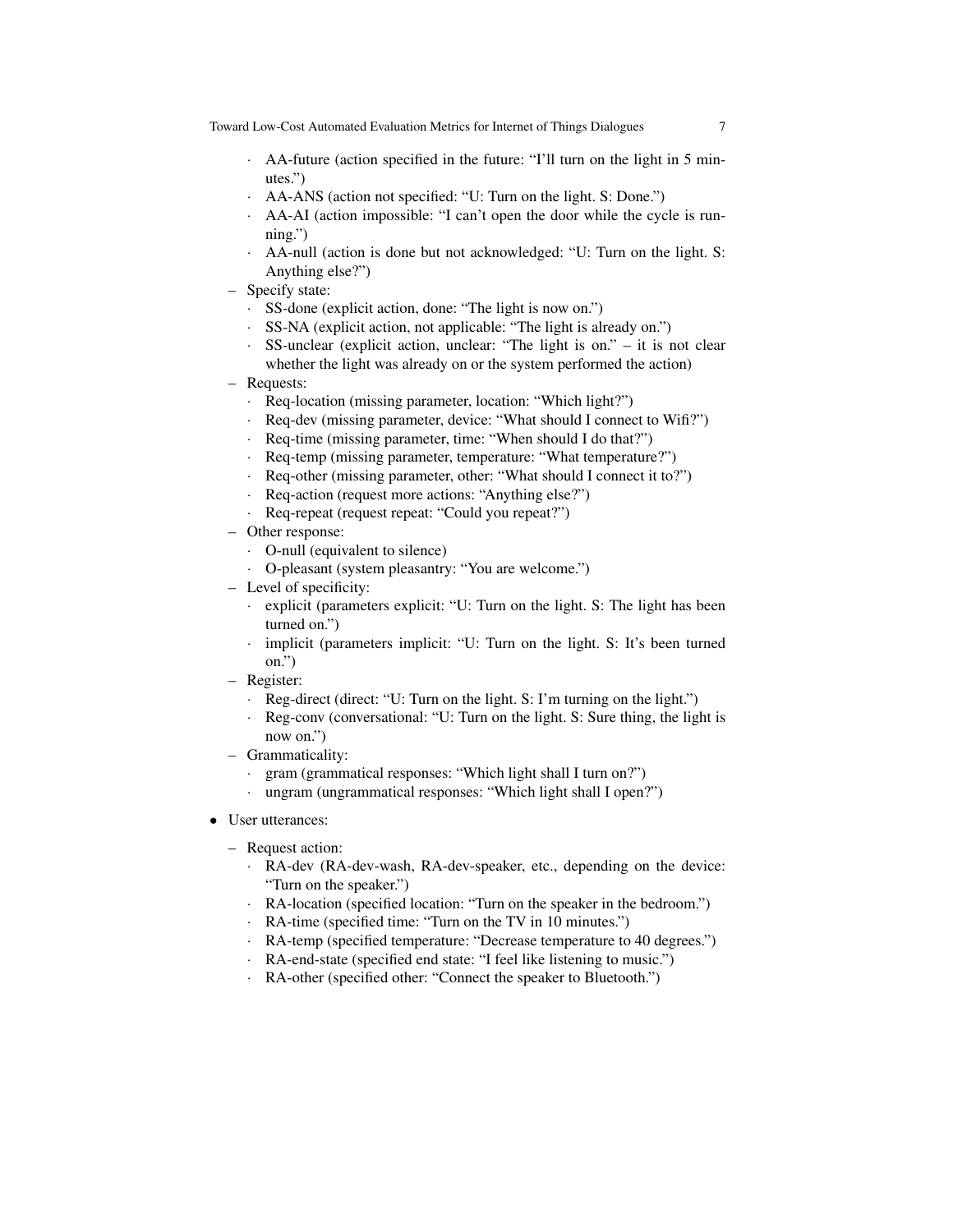· RA-action (specified action: "Turn it off.")

- Response to system:
	- · RS-yes (yes)
	- · RS-no (no)
	- · RS-null (silence)
	- · RS-restate (restate request: "S: I don't understand. Which light should I turn on? U: The one in the bedroom.")
	- · RS-decline (decline further action: "S: Anything else? U: No, thanks.")
	- · RS-param (provide parameters: "S: When? U: Today at 4 pm.")
- Pleasantries:
	- · P-greet (greeting: "Hello system!")
	- · P-thank (thanks: "Thanks.")
- Level of specificity:
	- · explicit (parameters explicit: "The washer in the bathroom.")
	- · implicit (parameters implicit: "The one in the bathroom.")

Our corpus of 232 dialogues was annotated for the features presented above by our principal annotator. It was these annotations that were used to generate some of the feature correlations which ultimately informed our dialogue quality evaluation functions (see section 5). To measure inter-annotator agreement, a smaller subset of 30 dialogues was annotated by a second annotator, and used for comparison with the annotations performed by the principal annotator. Overall there was raw agreement of 97% and a Krippendorff's alpha value of 0.867, including cases where neither annotator annotated anything for a category. If we look only at cases where at least one annotator entered a tag, we still have 83.3% agreement. In those cases raw agreement was above 80% for most categories, ranging from 58.6% for "Response to system" to 100% for "Other response".

Other manual or semi-automatic annotations that we performed at the whole dialogue level are as follows. Note that semi-automatic annotations were based on manual annotations, and were manually checked afterwards.

- Number of all tasks and successful tasks in the dialogue.
- Number and list of misunderstandings in the dialogue.
- Number of system confirmation requests in the dialogue. (This can be derived from "CU-confirm" above.)
- Number of system requests for repetition in the dialogue. (This can be derived from "Req-repeat" above.)
- Number of system requests for more information in the dialogue. (This can be derived from "Req-dev", "Req-location", "Req-temp", "Req-time", and "Reqother" above.)
- Number and list of immediate and scheduling tasks in the dialogue.
- Number and list of devices in the dialogue.
- Number of cases in which the system says that it cannot perform an action. (This can be derived from AA-AI above.)

Note that for each of the annotations above we compute two features. One feature gives us the exact count of e.g., misunderstandings, system confirmation requests,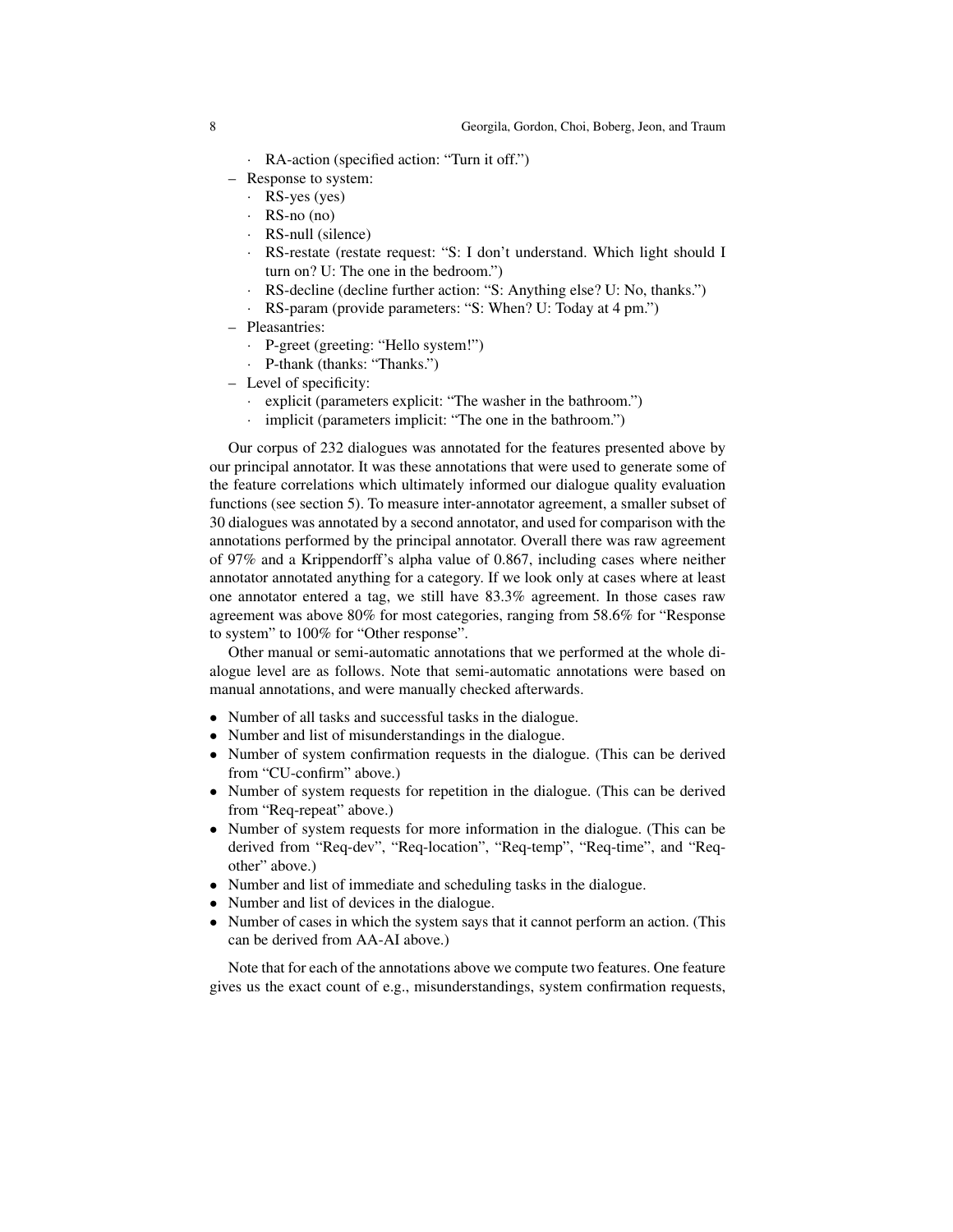scheduling tasks, etc. The other feature has a binary value (yes/no) and keeps track of whether e.g., misunderstandings, system confirmation requests, scheduling tasks, etc., are present in the dialogue or not regardless of their frequency.

## 4 Collection of Human Ratings via Crowdsourcing

We grouped our 232 dialogues in sets of 5 dialogues and asked human raters on Amazon Mechanical Turk (MTurk) to rank them. Each rater had to perform 4 tasks. In each task, raters were presented with 8 sets of 5 dialogues and asked to rank them (best dialogue to worst dialogue in the set) based on which system they would most like to interact with. The types of dialogues and contexts of the individual tasks are described below:

- Task 1: All dialogues in a set had the same task goal and device (i.e., turn on TV, connect speaker to Bluetooth, etc.).
- Task 2: Dialogues in a set represented a mix of task goals and devices.
- Task 3: Dialogues in a set represented a mix of task goals and devices, and raters were presented with a description of the pre-conversation system status, i.e., the state and location of each device before the dialogue starts.
- Task 4: Dialogues in a set represented a mix of task goals and devices, and raters were presented with a description of the pre-conversation and post-conversation system status, i.e., the state and location of each device before the dialogue starts and after the dialogue ends.

We collected rankings from 199 people on MTurk. From these rankings we generated pairwise comparisons for all dialogues. For example, assuming that we have 3 dialogues D1, D2 and D3, we can generate the pairs D1-D2, D1-D3, D2-D3 and calculate for each pair how many times the first dialogue of the pair is ranked higher than the second dialogue of the pair and vice versa. Thus for each dialogue we can generate a score by dividing the number of times this dialogue wins in all pairwise comparisons by the number of all comparisons of this dialogue. So in the example above, the score for dialogue D1 would be ("number of times D1 beats D2" + "number of times D1 beats D3") / ("number of times D1 competes with D2" + "number of times D1 competes with D3"). This score (from now on referred to as "Score") is a real number between 0 and 1 and will be used in the calculations of correlations and evaluation functions in section 5.

#### 5 Dialogue Quality Evaluation Functions

We calculated pairwise Pearson correlations between all features in our annotations (automatic, semi-automatic, and manual) as well as Pearson correlations between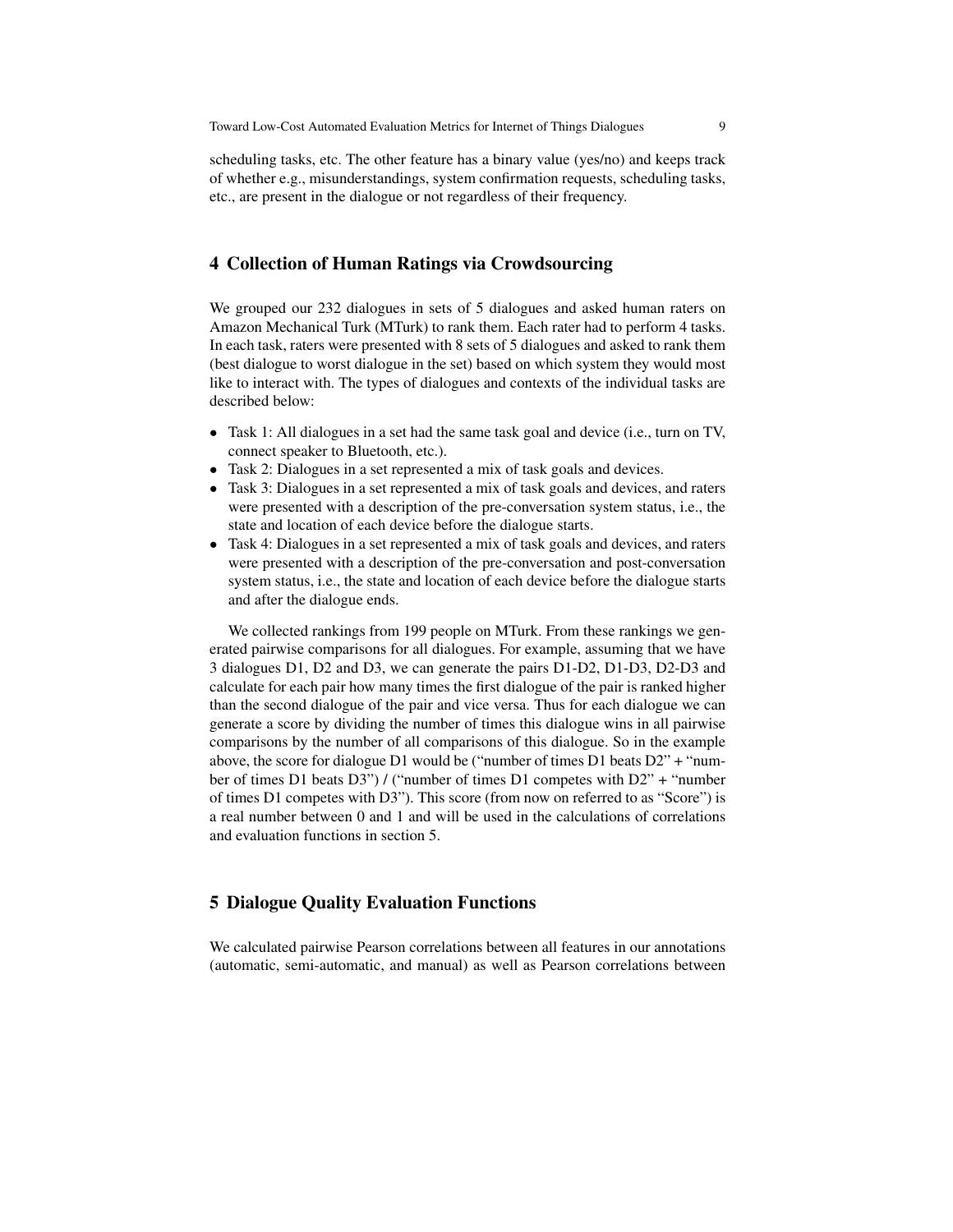| Dialogue feature                                                          | Pearson's r |
|---------------------------------------------------------------------------|-------------|
| Number of misunderstandings                                               | $-0.76***$  |
| Misunderstandings exist or not? (Binary)                                  | $-0.77***$  |
| Number of system confirmation requests                                    | $-0.50***$  |
| System confirmation requests exist or not? (Binary)                       | $-0.50***$  |
| Number of system requests for more information                            | $0.27***$   |
| System requests for more information exist or not? (Binary)               | $0.28***$   |
| Number of silence occurrences                                             | $-0.67***$  |
| Silence exists or not? (Binary)                                           | $-0.68***$  |
| Number of times the user says "I mean/I meant"                            | $-0.17**$   |
| User says "I mean/I meant" or not? (Binary)                               | $-0.20**$   |
| Number of times the user says "I said"                                    | $-0.23***$  |
| User says "I said" or not? (Binary)                                       | $-0.23***$  |
| Number of times the user says "no/nope"                                   | $-0.72***$  |
| User says "no/nope" or not? (Binary)                                      | $-0.73***$  |
| Number of system turns per dialogue                                       | $-0.61***$  |
| Number of user turns per dialogue                                         | $-0.61***$  |
| Number of all turns per dialogue                                          | $-0.61***$  |
| Number of system words per dialogue                                       | $-0.44***$  |
| Number of user words per dialogue                                         | $-0.45***$  |
| Number of all words per dialogue                                          | $-0.51***$  |
| Number of times the system does nothing (A-nothing)                       | $-0.54***$  |
| System does nothing (A-nothing) or not? (Binary)                          | $-0.36***$  |
| Number of times the system does something invalid (A-invalid)             | $-0.33***$  |
| System does something invalid (A-invalid) or not? (Binary)                | $-0.33***$  |
| System has a conversational style or not? (Binary)                        | $0.17**$    |
| Number of times the user specifies the location of a device (RA-location) | $-0.22**$   |
| User specifies the location of a device (RA-location) or not? (Binary)    | $-0.26***$  |

**Table 2** Correlations of "Score" with features (\*\*\*:  $p < 0.001$ , \*\*:  $p < 0.01$ , \*:  $p < 0.05$ ).

the "Score" and each feature in our annotations. Note that "\*\*\*" means that the correlation is very significant ( $p<0.001$ ), "\*\*" means that the correlation is significant  $(p<0.01)$ , and "\*" means that the correlation is borderline significant  $(p<0.05)$ . Table 2 shows a list of some of the most indicative (higher and/or more significant) correlations that we found between the "Score" and dialogue features.

For each feature we experimented both with binary values (the feature exists or not) and counts (frequency of occurrence). Counts may be affected by the number of tasks and multiple devices in the interaction and we wanted to account for that. From the above correlations we can see that misunderstandings and system confirmation requests are indicative of poor quality dialogues. On the other hand when the system asks for more information (e.g., "U: Can you connect the speaker? S: What should I connect it to?") this is indicative of having understood what the user wants and it is something that the human raters liked. Also, human raters seem to like a more conversational style for the system (i.e., when the system says "sure thing", etc.). The user action of specifying the location of a device usually occurred together with misunderstandings and thus negatively correlated with the "Score".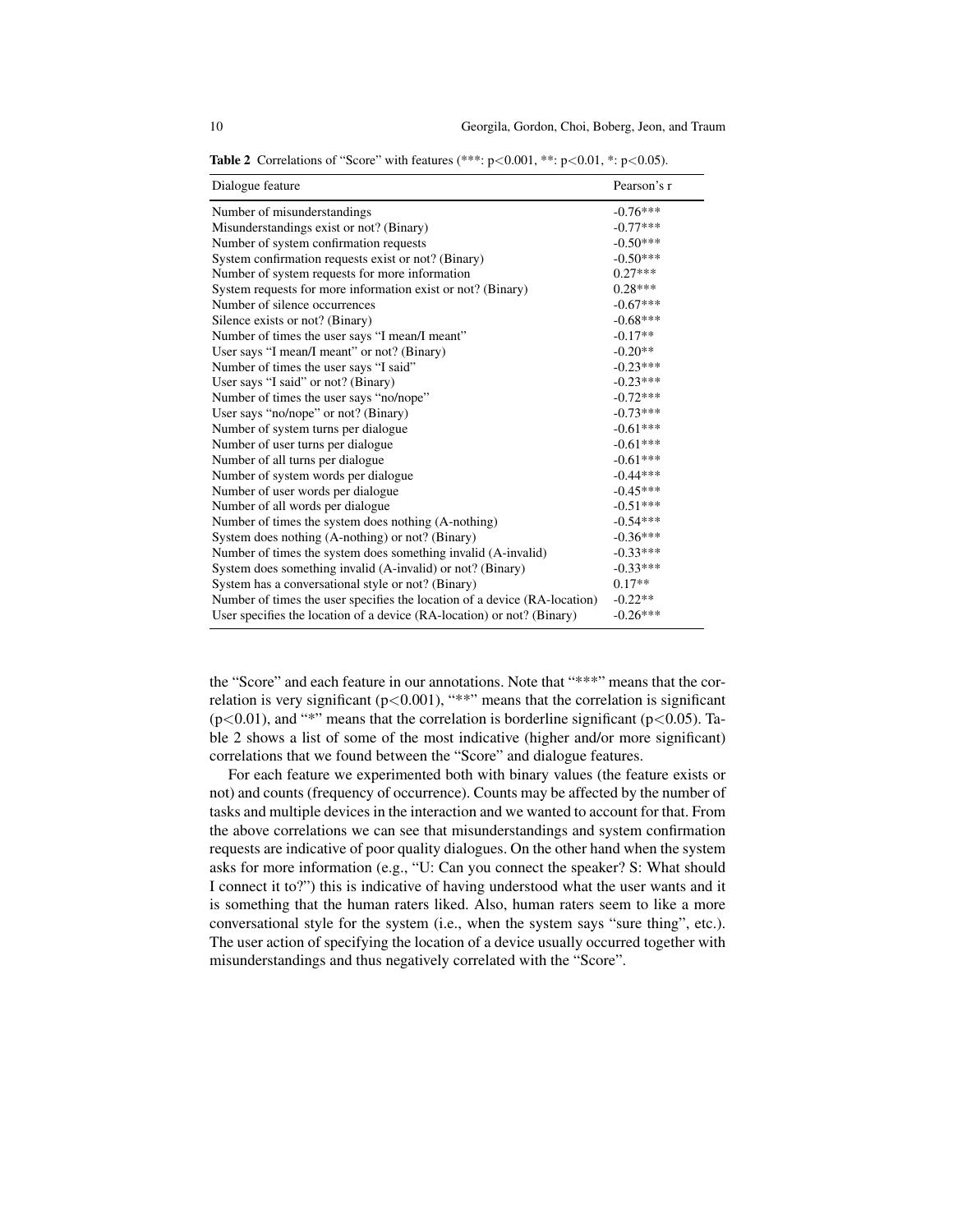Toward Low-Cost Automated Evaluation Metrics for Internet of Things Dialogues 11

| Dialogue feature                                      | Pearson's r<br>(for counts) | Pearson's r<br>(for binary values) |
|-------------------------------------------------------|-----------------------------|------------------------------------|
| Occurrences of silence                                | $0.42***$                   | $0.44***$                          |
| Occurrences of "I mean/I meant"                       | $0.22***$                   | $0.24***$                          |
| Occurrences of "I said"                               | $0.25***$                   | $0.29***$                          |
| Occurrences of "no/nope"                              | $0.66***$                   | $0.64***$                          |
| Number of system turns per dialogue.                  | $0.58***$                   |                                    |
| Number of user turns per dialogue.                    | $0.58***$                   |                                    |
| Number of all turns per dialogue.                     | $0.58***$                   |                                    |
| Number of system words per dialogue                   | $0.55***$                   |                                    |
| Number of user words per dialogue.                    | $0.47***$                   |                                    |
| Number of all words per dialogue.                     | $0.60***$                   |                                    |
| System does nothing (A-nothing)                       | $0.47***$                   | $0.33***$                          |
| System does something invalid (A-invalid)             | $0.41***$                   | $0.40***$                          |
| User specifies the location of a device (RA-location) | $0.17**$                    | $0.24***$                          |

**Table 3** Correlations of misunderstandings with features (\*\*\*:  $p<0.001$ , \*\*:  $p<0.01$ , \*:  $p<0.05$ ).

Table 3 shows a list of some of the most indicative (higher and/or more significant) correlations that we found between misunderstandings and dialogue features. Note that the correlations for counts are derived when we compare the number of misunderstandings with the counts of the dialogue features. In the same way, the correlations for binary values are derived when we compare whether misunderstandings exist or not with the binary values of the dialogue features. The high (or relatively high) correlation between misunderstandings and each one of these features entails that once we include misunderstandings in our evaluation function we do not also need to consider all these features.

The next step was to perform regression experiments to come up with evaluation functions that are predictive of human ratings. We excluded as redundant the aforementioned features that were highly correlated with misunderstandings, and we experimented with variations of the following features that as we saw in Table 2 were highly correlated with the "Score":

- Number of misunderstandings (Misund)
- Misunderstandings exist or not? (Binary-Yes/No) (Misund\_bin)
- Number of system confirmation requests (Confirm)
- System confirmation requests exist or not? (Binary-Yes/No) (Confirm\_bin)
- Number of system requests for more information (Info)
- System requests for more information exist or not? (Binary-Yes/No) (Info bin)
- System has a conversational style (i.e., at least half of system responses are annotated as "Reg-conv") or not? (Binary-Yes/No) (Conv bin)

We randomly split our corpus in a training set and a test set (75% for training and 25% for testing). We applied linear regression to the training set, calculated our evaluation functions, and then measured how these evaluation functions performed on the test set (i.e., how predictive they were of the actual human ratings). To do that we calculated the root mean square error (RMSE) as shown in Equation (1) where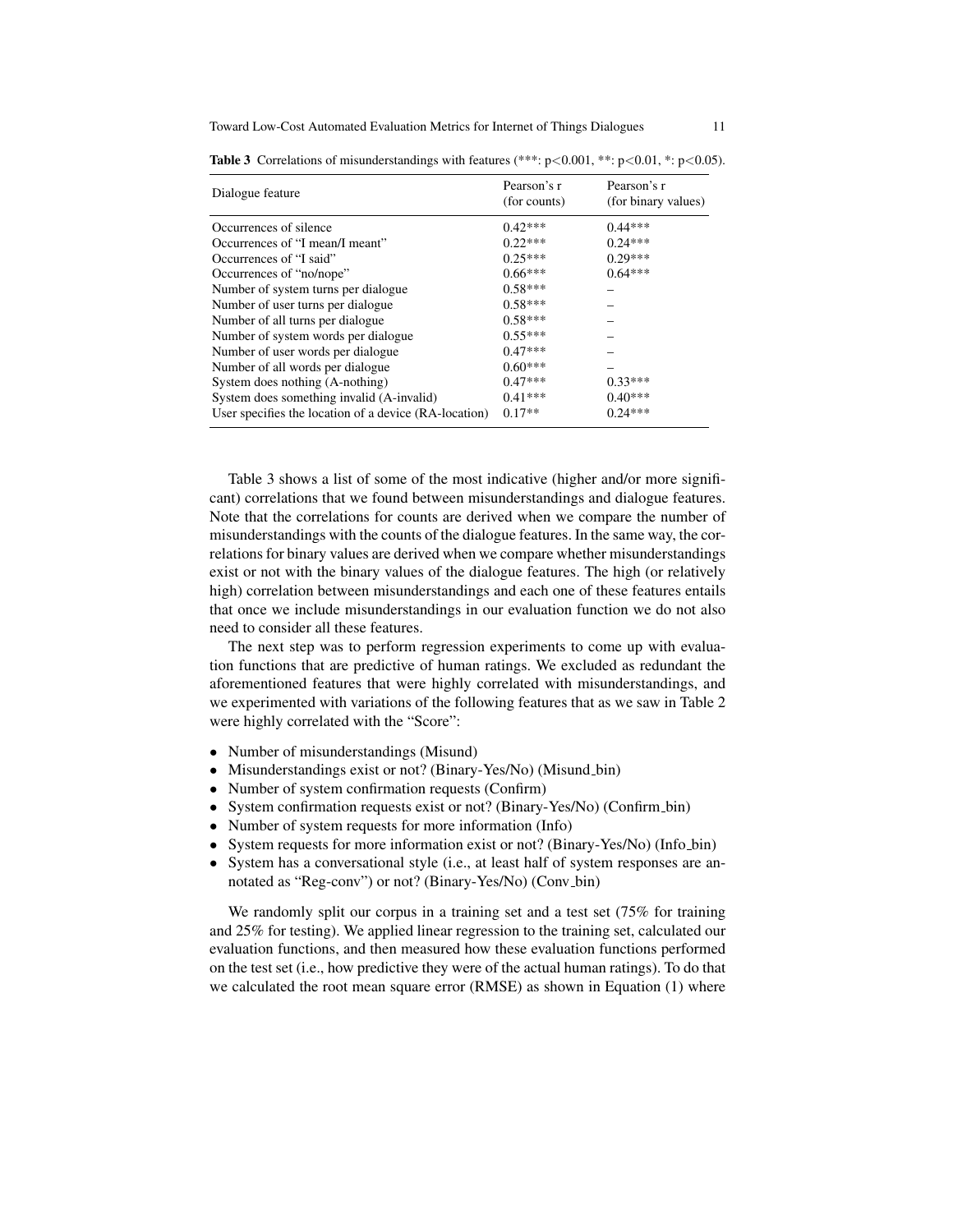| Description                      | <b>Evaluation function</b>                                     | <b>RMSE</b> |
|----------------------------------|----------------------------------------------------------------|-------------|
| Reward-based function            | 100*Task_success-5*Num_system_turns                            | 0.5224      |
| (normalized)                     |                                                                |             |
| Misund                           | $-0.21*$ Misund $+0.62$                                        | 0.0902      |
| Misund bin                       | $-0.23*$ Misund bin $+0.62$                                    | 0.0920      |
| Confirm                          | $-0.16$ *Confirm $+0.56$                                       | 0.1318      |
| Confirm_bin                      | $-0.17$ *Confirm_bin $+0.56$                                   | 0.1325      |
| Info                             | $0.09*Info+0.49$                                               | 0.1281      |
| Info <sub>-bin</sub>             | $0.09*$ Info <sub>-bin+0.48</sub>                              | 0.1270      |
| Conv_bin                         | $0.05$ *Conv_bin+0.49                                          | 0.1320      |
| Misund+Confirm                   | $-0.18*$ Misund-0.05*Confirm+0.62                              | 0.0919      |
| Misund_bin+Confirm_bin           | $-0.20*$ Misund_bin- $0.05*$ Confirm_bin+ $0.63$               | 0.0929      |
| Misund+Info                      | $-0.20*$ Misund $+0.02*$ Info $+0.61$                          | 0.0899      |
| Misund_bin+Info_binary           | $-0.23*$ Misund_bin $+0.01*$ Info_bin $+0.62$                  | 0.0919      |
| Confirm+Info                     | $-0.15$ *Confirm $+0.04$ *Info $+0.55$                         | 0.1281      |
| Confirm_bin+Info_binary          | $-0.16$ *Confirm_bin $+0.04$ *Info_bin $+0.55$                 | 0.1283      |
| Misund+Confirm+ Conv bin         | $-0.19*$ Misund- $0.05*$ Confirm-                              | 0.0944      |
|                                  | $0.02$ *Conv_bin+0.63                                          |             |
| Misund_binary+Confirm_bin        | -0.20*Misund_bin-0.05*Confirm_bin-                             | 0.0944      |
| $+Conv\_bin$                     | $0.01$ *Conv_bin+0.63                                          |             |
| Misund+Info+Conv bin             | $-0.21*$ Misund $+0.02*$ Info $-0.01*$ Conv $\phi$ bin $+0.62$ | 0.0911      |
| Misund_bin+Info_bin+Conv_bin     | $-0.23*$ Misund bin $+0.01*$ Info bin-                         | 0.0924      |
|                                  | $0.01$ *Conv_bin+0.62                                          |             |
| Confirm+Info+Conv bin            | $-0.15$ *Confirm $+0.04$ *Info $+0.01$ *Conv bin $+0.55$       | 0.1269      |
|                                  | Confirm_bin+Info_bin+Conv_bin -0.16*Confirm_bin+0.04*Info_bin+ | 0.1271      |
|                                  | $0.01$ *Conv bin+0.55                                          |             |
| Misund+Confirm+Info              | $-0.18*$ Misund-0.05*Confirm+0.01*Info+0.62                    | 0.0915      |
| Misund_bin+Confirm_bin+          | $-0.20*$ Misund bin-                                           | 0.0928      |
| Info_bin                         | $0.05 *$ Confirm_bin+0.01*Info_bin+0.63                        |             |
| Misund+Confirm+Info+             | $-0.18*$ Misund-0.05*Confirm+0.01*Info-                        | 0.0939      |
| Conv_bin                         | $0.02$ *Conv_bin+0.63                                          |             |
| Misund_bin+Confirm_bin+          | $-0.20$ *Misund_bin-                                           | 0.0943      |
| Info <sub>-bin+Conv-binary</sub> | $0.05*$ Confirm_bin+ $0.005*$ Info_bin-                        |             |
|                                  | $0.01$ *Conv_bin+0.63                                          |             |

Table 4 Evaluation functions and corresponding root mean square error (RMSE) values (the best, i.e., lowest, RMSE values are shown in bold).

*n* is the number of dialogues, *Score*<sub>iPredicted</sub> is the predicted "Score" for dialogue *i* (calculated by our evaluation function), and *Score<sub>iActual</sub>* is the actual "Score" for dialogue *i* (derived from the human ratings).

$$
RMSE = \sqrt{\frac{1}{n} \sum_{i=1}^{n} (Score_{iPredicted} - Score_{iActual})^2}
$$
 (1)

Obviously the lower the RMSE the better. We also constructed a reward-based evaluation function based on the literature of reinforcement learning of dialogue policies. In this case a typical reward function is to give 100 points for a fully successful dialogue minus a penalty (-5) per system turn. We normalized so that the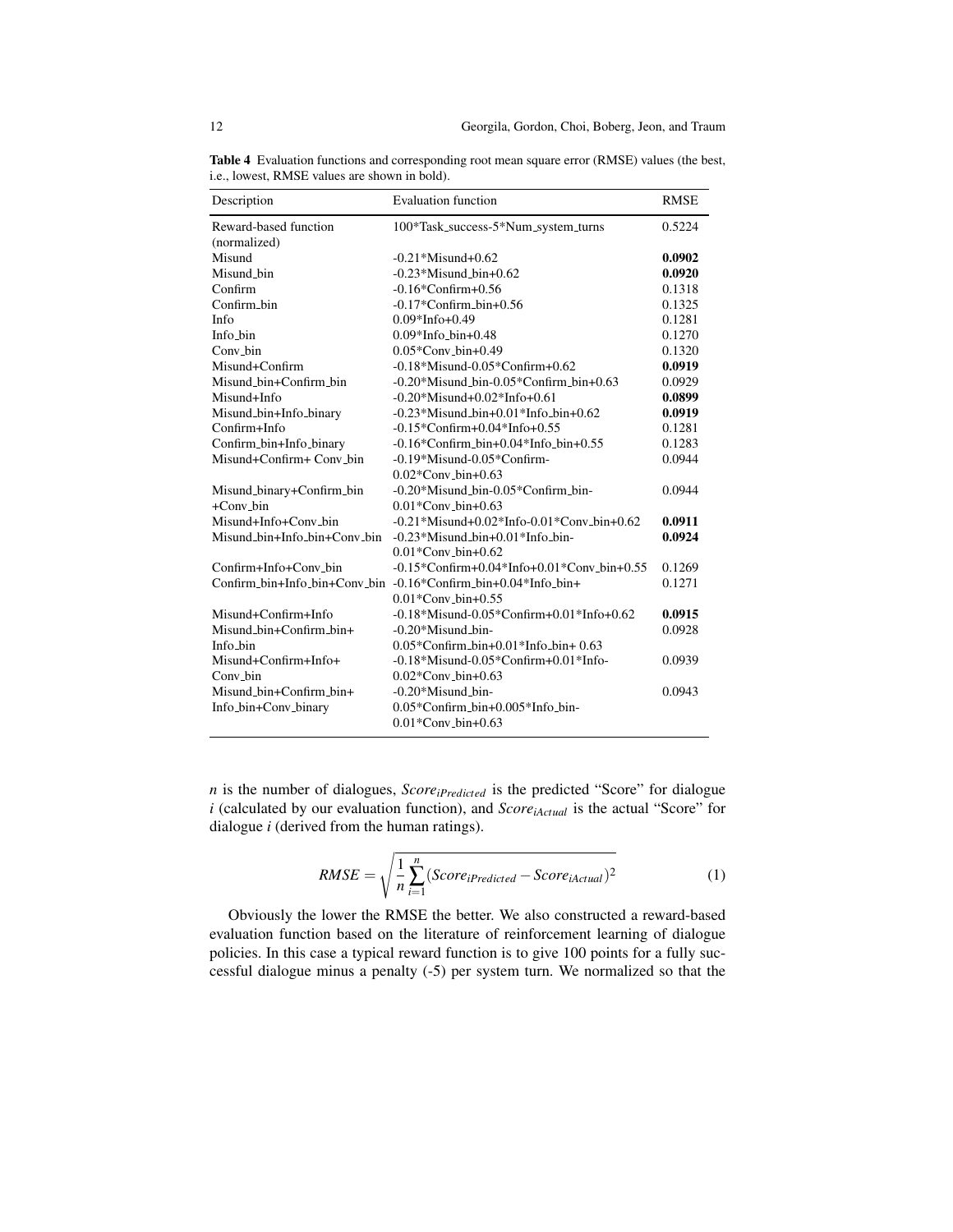resulting scores of this function range from 0 to 1, and thus they are comparable to the rest of the "Scores" derived from the human ratings and the evaluation functions.

Table 4 shows the derived evaluation functions and the corresponding RMSE values. As we can see, the evaluation functions that include "misunderstandings", and to a lesser extent "system confirmation requests", "system requests for more information", and "conversational style" are all good predictors of the real "Scores" (derived from the human ratings). This is not true for the reward-based evaluation function which results in a much higher RMSE.

Note that we did not find any statistically significant correlation between the "Score" and the "level of specificity" in the system's responses (explicit vs. implicit). As part of our human ratings' data collection process, we asked raters on MTurk to provide qualitative feedback about which features of dialogues they liked or disliked. Some raters consistently mentioned the ability of the system to explicitly state the action that it was about to perform (grounding) and request more information (as a clarification request) as positive dialogue features. However, other people appreciated brevity and preferred more implicit system responses. This means that it is hard to come up with one evaluation function that captures the preferences of all users, and that we may need to develop dialogue quality evaluation functions tailored to specific types of users.

### 6 Conclusion and Future Work

We analyzed a corpus of system-user dialogues in the IoT domain. Our corpus was automatically, semi-automatically, and manually annotated with a variety of features both on the utterance level and the full dialogue level. The corpus also includes human ratings of dialogue quality collected via crowdsourcing. We calculated correlations between annotated features in our corpus and human ratings, and developed dialogue quality evaluation functions that were shown to be highly predictive of human ratings when tested on a held-out portion of our corpus.

For future work, we plan to develop models that can recreate rankings within a set of dialogues and see whether these derived rankings agree with the actual human rankings in our data set. Furthermore, we would like to collect more realistic systemuser dialogues in a Wizard of Oz setting and/or with a real dialogue system. We also plan to develop evaluation functions that are tailored to specific users or groups of users (user modeling). User modeling will also include studying how to make the system-user interaction more engaging, which in turn will facilitate establishing rapport between the system and the user.

Acknowledgements This work was funded by Samsung Electronics Co., Ltd. Some of the authors were partly supported by the U.S. Army Research Laboratory. Any statements or opinions expressed in this material are those of the authors and do not necessarily reflect the policy of the U.S. Government, and no official endorsement should be inferred.